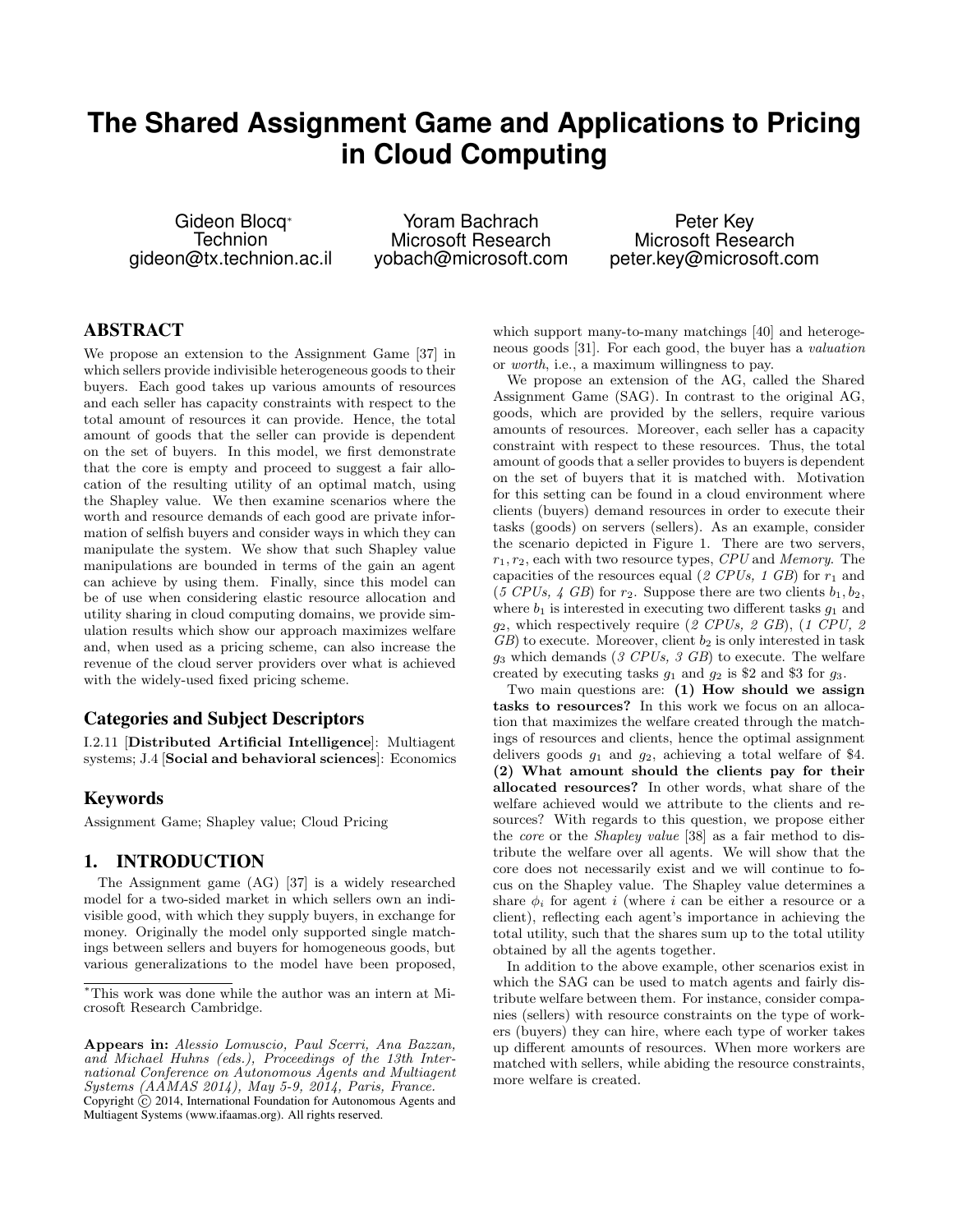

Figure 1: An optimal matching in the SAG.

In a more generalized setting, the above problems represent any two-sided market where welfare is only generated when the resource constraints are satisfied. Each seller can be visualized as solving a 0-1 multi-dimensional knapsack problem, where each item requires a certain amount of capacity of each resource-type.<sup>1</sup> In order to determine the contribution of all agents and fairly distribute the created revenue between the buyers and sellers, we propose a prominent method from cooperative game theory, namely the Shapley value, which is the unique utility sharing mechanism fulfilling certain fairness axioms [25, 43].

# 1.1 Our Contribution

We introduce the Shared Assignment Game, in which sellers have capacity constraints on the different goods that they are able to provide. Moreover, we show that in contrary to the original Assignment Game, the core does not necessarily exist. We continue with a cooperative game theoretic approach based on the Shapley value , which brings about a fair distribution of the achieved welfare due to the matching of buyers and sellers. We then discuss the impact of selfish agents holding private information regarding the goods' properties, where only the buyer knows the worth and resource demands of its goods, and may lie about them so as to increase its utility under our proposed scheme. We show that our scheme is susceptible to two manipulations: **Splits**, where a buyer pretends its good  $g$  is actually two smaller goods  $g'$  and  $g''$  in order to reduce the price she pays<sup>2</sup>, and **Bluffs**, where a buyer pretends to request a fake good g with the intention of never having it provided, in order to receive a compensation from the sellers. We show that our approach is somewhat resistant to such manipulations and that the utility gain is bounded. The manipulation depends on knowledge regarding other users, as such manipulations can also harm the agent if performed in the wrong environment. Finally, since our model is applicable to pricing in cloud environments with elastic demands, we provide simulation results showing that our approach maximizes social welfare and substantially increases the revenue of the platform over currently used fixed pricing.

# 1.2 Related Work

The Assignment Game was proposed in [37] and in [40] is generalized to consider many-to-many matchings. In [31] it is further generalized to consider heterogeneous goods. In contrast, in our model each seller has a capacity constraint for the set of goods it sells and goods vary in their demand for resources. In [19] matchings are considered with externalities and in [4] mechanisms are brought forth for the Shapley-Scarf housing market. Furthermore, the Shapley value and other cooperative solution concepts were used to allocate utility in a stable or fair manner in domains including pollution control [35], network settings [15, 13, 36, 6, 14, 18] and even sharing the costs of joint facilities such as airfields [26, 33]. Alternatively, the Shapley value can be viewed as a prediction regarding outcomes reached when bargaining or negotiating in market settings [29, 30, 9]. Previous work studies unweighted coalitional manipulation problems [45] and [3] considers Shapley Value manipulations in Weighted Voting Games. Similar false-name manipulations were also studied in [42, 23, 46, 27]. Fair solutions and mechanisms are combined in [21]. For an overview of the Shapley Value, its axioms and applications, see [44].

The remainder of the paper is organized as follows. In Section 2 we formulate the SAG and show that the core may be empty. Additionally, we consider buyers to have private information on their goods and bring forth bounds on their possible manipulations. An application to the cloud environment is illustrated in Section 3, together with a simulation. Finally, conclusions are represented in Section 4.

# 2. THE SHARED ASSIGNMENT GAME (SAG)

The SAG is a game over the agent set  $N$ , consisting of two disjoint agent types: buyers  $B \subseteq N$  and sellers  $R \subseteq N$ . Each good g, has a worth that buyer b assigns to it,  $w_g(b)$ .<sup>3</sup> It captures the value of the good in the eyes of the buyer or the maximum price it is willing to pay to receive it. The worth is only split between the seller and buyer if the seller has sufficient resources to provide the good.

Denote the set of goods that a buyer  $b \in B$  wishes to receive as  $G_b$ . Each good has a tuple  $(\mathbf{d_g}, w_g(b))$ , where  $\mathbf{d_g} = [d_g^1 \dots d_g^L]$  is the demand vector and every  $d_g^k$  denotes the demand of  $g$  for resource type  $k$ .

Seller  $j \in R$  has a capacity vector  $\mathbf{C_j} = [C_j^1 \dots C_j^L]$ , where  $C_j^k$  is the capacity constraint of seller j for resource type k. An assignment  $f : B \to R \cup \{\perp\}$  maps buyers to sellers, where the value  $\{\perp\}$  indicates the buyer is not mapped to any seller. We denote the buyers mapped to a seller  $r \in R$ in assignment f as  $B_r^f = \{b | f(b) = r\}$ . We denote the total demand of resource  $x$  of seller  $r$  under assignment  $f$  as  $Q_{r,x}^f = \sum_{t \in B_r^f} d_t^x$ . An assignment is *feasible* if it respects the capacity constraints of the sellers so for any seller  $r$  and any resource type x we have  $Q_{r,x}^f \leq C_r^x$  (i.e., the total amount of resource  $x$  used in sellers  $r$  under the assignment  $f$  is at most the available amount of that resource of that seller).

For any coalition  $S \subseteq N$  let  $a_S$  be a feasible assignment over the agents in  $S$ , and let  $A_S$  be the set of all feasible assignments over S. Let  $G_b(a_S) \subseteq G_b$  be the set of goods that buyer *b* receives in  $a_S$ . Denote the *social welfare*,  $W_{a_S}$ , as the total worth of the received goods in  $as$ , so

<sup>&</sup>lt;sup>1</sup>In our simulations, we will make use of known approximations to this NP-hard problem.

<sup>&</sup>lt;sup>2</sup>Indeed we consider indivisible goods, however in cloud settings, programs such as MapReduce, [24], may be used to temporarily "split" a good and merge it back later. Nevertheless, both parts still need to be allocated on a server.

<sup>3</sup>We fix the reservation price of all sellers at 0, hence the valuation of the buyer equals the gain of the partnership, i.e., the worth of the good.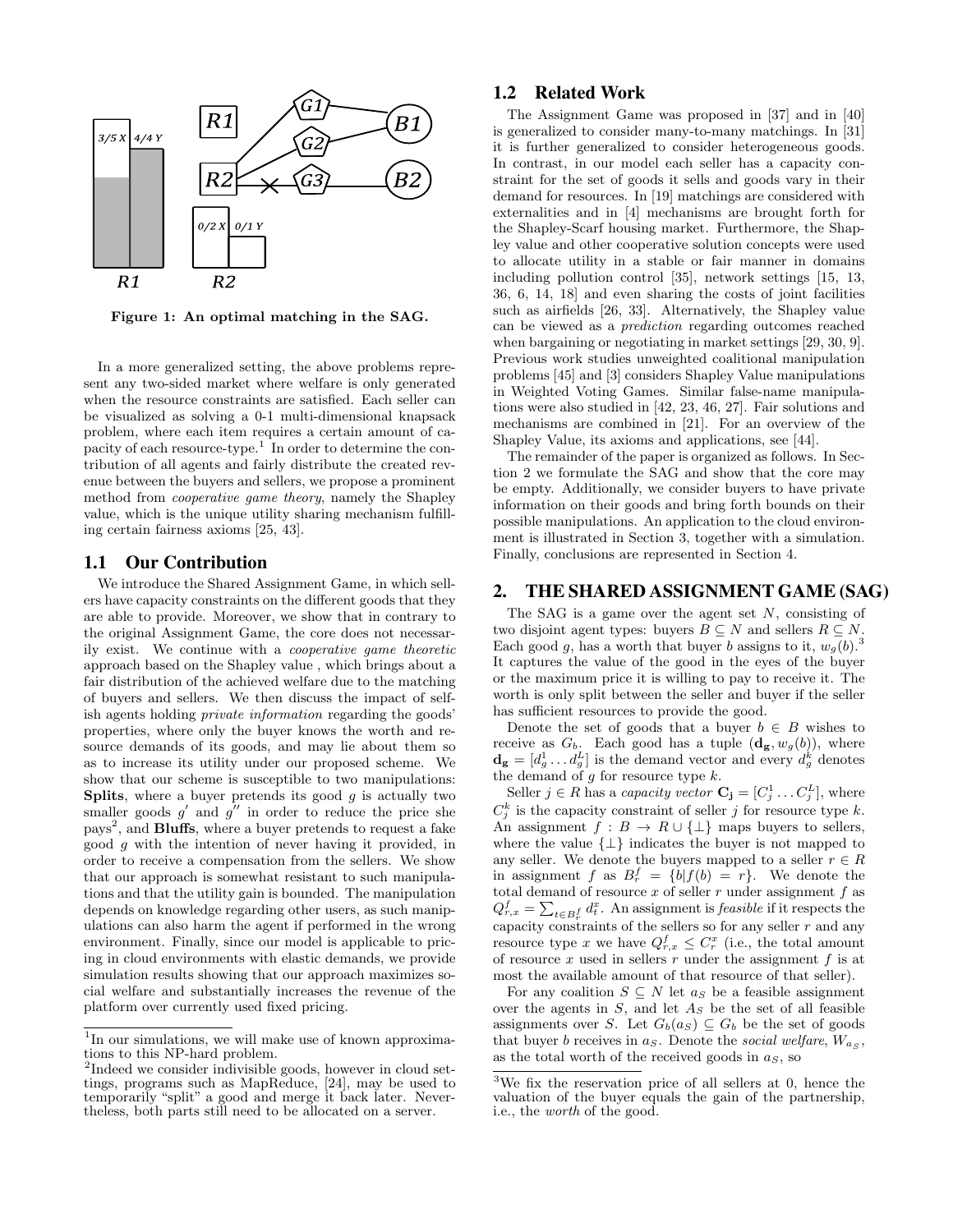$W_{a_S} = \sum_{b \in B} \sum_{g \in G_b(a_S)} w_g(b)$ . Further, denote by  $B_{a_S}$ , the set of buyers that are matched with at least one seller, in  $a_S$ . An optimal assignment  $a_S^*$  is an assignment that maximizes the social welfare of all feasible assignments over S, i.e.,  $\arg \max_{a_S \in A_S} W_{a_S}$ . We denote the maximum social *welfare* achievable for set S as  $W_S^* = \max_{a_S \in A_S} W_{a_S}$ . Moreover, we impose a standard assumptions regarding agents and their resource demands:  $\forall i, k \exists j$  for which  $C_j^k \geq d_i^k$ , i.e., for any requested good by a buyer, there exists at least one seller with the initial resource capacity to provide it.

TU Cooperative Game: A transferable utility cooperative game  $G = (N, v)$  [37], is composed of a set of agents  $N = \{1, 2, \ldots, n\}$  and a characteristic function  $v: 2^N \to \mathbb{R}$ giving the total value created by various coalitions (agent subsets). By convention,  $v(\emptyset) = 0$ . By  $v(A, B)$  we denote the output of function v applied on the input set  $\{A, B\}$ . The characteristic function defines the amount of utility any coalition achieves, but selfish agents are only interested in their share of the total utility. An imputation is a division of the grand coalition gains, and is represented by a vector  $p = (p_1, \ldots, p_n)$  where  $p_i \in \mathbb{R}_+$  is the share of agent i, where the total is the grand coalitions value  $\sum_{i=1}^{n} p_i = v(N)$ . An imputation  $p$  dominates an imputation  $\bar{p}$  if there exists a subset of agents S for which  $p_i > \bar{p}_i$ ,  $\forall i \in S$ .

The Shared Assignment Game (SAG) is the game  $H = (N, v)$  over the agents  $N = B \cup R$  where the coalition C's value is the total utility achieved in the optimal assignment over the agents in  $C$ , i.e., the total social welfare under the optimal assignment for  $C: v(C) = W_C^* =$  $\max_{a_C \in A_C} W_{a_C}$ . The total worth created due to the optimal match between sellers and buyers, i.e.,  $W_N^*$  is split between all agents according to a solution concept.

The core: The *core* is the set of imputations that are not dominated. As it is stable under coalitional deviation, the core has been used [37] as a fair solution concept. However, the following lemma shows that in contrary to the original assignment game, it does not necessarily exist in our case.

#### Lemma 1. The core in the SAG may not exist.

PROOF. Consider two sellers,  $r_1, r_2$ , with one resource type and capacities  $c_{r_1} = 1$  and  $c_{r_2} = 2$ . Consider three buyers, each interested in one good:  $g_1, g_2$  and  $g_3$  with tuples respectively of  $(d_{g_1} = 1, w_{g_1}(b_1) = 2), (d_{g_2} = 1, w_{g_2}(b_2) = 1)$ 2),  $(d_{g_3} = 2, w_{g_3}(b_3) = 3)$ . It is easy to see that the optimal matching brings about:  $W_N^* = 5$ . Thus, this worth needs to be distributed between the agents. Assume by contradiction that there exists a core allocation x, so:

$$
x_{r_1} + x_{r_2} + x_{b_1} + x_{b_2} + x_{b_3} = 5.
$$
 (1)

Since  $x$  lies in the core it holds that:

$$
x_{r_1} + x_{r_2} + x_{b_2} + x_{b_3} \ge v(r_1, r_2, b_2, b_3) = 5, \qquad (2)
$$

hence  $x_{b_1} = 0$ . Similarly, it follows that  $x_{b_2} = 0$ . However

$$
x_{r_2} = x_{r_2} + x_{b_1} + x_{b_2} \ge v(r_2, b_1, b_2) = 4,\tag{3}
$$

and similarly  $x_{r_1} \geq 2$ . This is in contradiction to (1).  $\Box$ 

Even if the core would exist, it would be able to allocate the social welfare in what seems to be unfair to either the sellers or buyers. As an example, The "gloves game" [34], can be represented as a SAG and its core may give all the created welfare to either the buyers or the sellers. It is due to this consideration and due to Lemma 1 that we continue to focus on the Shapley value as a fair solution concept to allocate the welfare between the agents. As such, we define the utility of each agent  $i \in N$  as its Shapley Value:  $\phi_i(v)$ . The **Shapley** value was proposed as a fair solution for dividing the gains of the grand coalition  $N$  of all the agents. It examines the expected contribution an agent adds to its predecessors in an agent order chosen uniformly at random, and is the only solution exhibiting a natural set of fairness axioms [38, 43]. Given a game  $H(N, v)$ , denote by  $\pi$  a permutation of the N agents  $(\pi : \{1, \ldots N\} \to \{1, \ldots N\})$  and  $\pi$  is reversible), by  $\Pi_n$  the set of all agent permutations, by  $\Gamma_i^{\pi}$  the predecessors of agent *i* in  $\pi$  so,  $\Gamma_i^{\pi} = \{j \mid \pi(j) < \pi(i)\}\$ , and by  $\Omega_i^{\pi}$ the successors of i in  $\pi$ :  $\Omega_i^{\pi} = \{j \mid \pi(j) > \pi(i)\}.$  The marginal contribution of i to permutation  $\pi$ , denoted  $m_{i,v}^{\pi}$ , is its contribution to its predecessors in the permutation, so  $m_{i,v}^{\pi} = v(\Gamma_i^{\pi} \cup \{i\}) - v(\Gamma_i^{\pi})$ . The Shapley value of i, denoted  $\phi_i(v)$ , is *i*'s contribution averaged over all permutations:

$$
\phi_i(v) = \frac{1}{N!} \sum_{\pi \in \Pi_n} m_i^{\pi} = \frac{1}{N!} \sum_{\pi \in \Pi_n} v(\Gamma_i^{\pi} \cup i) - v(\Gamma_i^{\pi}) \tag{4}
$$

An equivalent formula is:

$$
\phi_i(v) = \sum_{S \subseteq N \setminus i} \frac{|S|!(|N - S - 1|)!}{|N|!} m_{i,v}^{\{S\}} \tag{5}
$$

where  $m_{i,v}^{\{S\}} = v(S \cup i) - v(S)$ , i.e., *i*'s marginal contribution to  $S \subseteq N$ . For each S, we call  $\frac{|S|!(|N-S-1|)!}{|N|!}m_{i,v}^{\{S\}}$  the proportional marginal contribution of  $m_{i,v}^{\{S\}}$ .

The SAG by itself only defines the total utility any agent subset can achieve. By applying solution concepts we can use its structure to reach normative and predictive conclusions regarding the sharing of the total revenue. In the normative interpretation, applying the Shapley value to the SAG would give us the importance of each component and its "fair" contribution to the total welfare. In the predictive sense, it estimates how much utility each component is expected to achieve when negotiating with other agents. <sup>4</sup>

We propose using the Shapley value as an instrument for sharing the revenue in the SAG, rather than letting agents negotiate through a market mechanism. One caveat is that the SAG assumes monetary transfers between participants. A seller who has a non-zero Shapley value would get it from the pool of payments made. As the Shapley values sum up to the grand coalitions utility, we are guaranteed that the sum of the total payments is zero (i.e. no external subsidy is required as we have budget balance). However, if a buyer does not receive its good in the optimal assignment  $a_N^*$ , it might still receive a positive utility, since the Shapley Value looks at its contribution to all possible assignments. This may be difficult to do in certain scenarios, e.g., a cloud computing platform, such as Windows Azure or Amazon EC2. One alternative is to offer a discount to the buyer or task owner, to use in future transactions.

We continue with an example in which the Shapley value distributes revenue in a fair manner, by rewarding the agents that are most critical to the system.

 $4$ Obviously in any round of negotiation a buyer  $b$  either strikes a deal with some seller and achieves its good's worth  $w<sub>g</sub>(b)$ , or it does not strike a deal and achieves zero utility. Its Shapley value is likely to be somewhere in between the two, as it is the expected utility it is likely to have in the uncertain negotiation.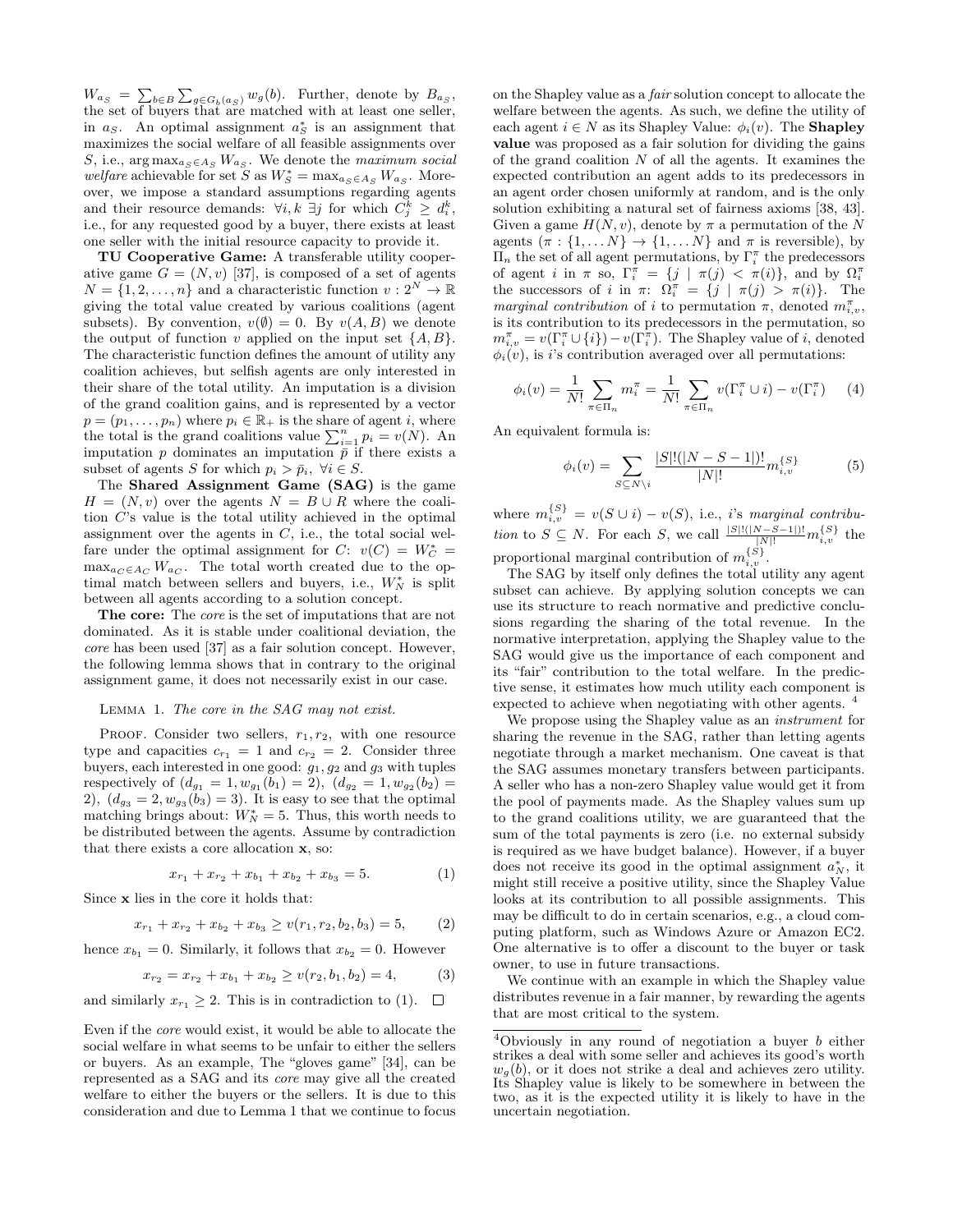Example 1. Consider servers and tasks of Figure 1. The characteristic function, v, is described by:  $v(r_2, b_1) = 4$ ,  $v(r_2, b_2) = 3, v(r_2, b_1, b_2) = 4.$  Moreover,  $\forall S \subseteq N \setminus \{r_1\},$  $v(S, r_1) = v(S)$ . For any other  $S \subseteq N$ ,  $v(S) = 0$ . See Table 1 for the agents' Shapley values.

As shown in Figure 1, only the goods  $g_1$  and  $g_2$  are provided, hence the social welfare is equal to  $v(N) = W_N^* = 4$ . This amount is distributed between all agents according to  $(5)$ . Note that seller  $r_1$  does not contribute anything to any sub-coalition, so using (5),  $\phi_{r_1}(v) = 0$ . However, seller  $r_2$ receives a large part of the aggregated welfare created as it provides both  $g_1$  and  $g_2$ . Finally, good  $g_3$  is not provided, however  $b_2$  receives the remainder payment, considering that though it did not receive  $q_3$ , it does marginally contribute to certain sub-coalitions, so according to the "fairness" criteria of the Shapley Value it should receive a compensation. Finally, note that  $v(N) = \sum_{i \in N} \phi_i(v)$ .

|                                                 | Utility Sellers   Utility Buyers   Discount |                             |
|-------------------------------------------------|---------------------------------------------|-----------------------------|
| $\phi_{r_1} = 0, \, \phi_{r_2} = \frac{30}{12}$ | $\phi_{b_1} = 1$                            | $\phi_{b_2} = \frac{6}{12}$ |

Table 1: Distribution of welfare according to the Shapley value  $\phi_i$ .

## 2.1 Scenarios with Private Information

Unlike Example 1, in certain domains, such as in cloud environments, the worths and demands of goods are *pri*vate information, supplied by the buyers. Hence, it might be beneficial for a subset of buyers to provide false reports regarding these values, in order to receive a higher Shapley value. Unless stated otherwise, in the remainder of the paper we hold by two assumptions:

- Each buyer is only interested in a single good, i.e.,  $w_g(b) \equiv w_b$  and  $d_g^k \equiv d_b^k$ .
- Each buyer only receives its good from a single seller, i.e., we restrict ourselves to many-to-one matching.

For each buyer  $b \in B$ , we denote the set of sellers that have enough initial capacity to provide its good g, as  $R_b \subseteq R$ . Thus,  $R_b = \{r \mid r \in R, C_r^k \geq d_b^k, \forall k\}.$ 

Before we show the robustness of the Shapley value against agent manipulations, we prove two lemmas.

LEMMA 2. The amount of permutations in which  $S \subseteq N$ agents are a subset of the predecessors of b, equals  $\frac{N!}{|S|+1}$ . Formally:  $|\{\pi \mid S \subseteq N, S \subseteq \Gamma_b^{\pi}\}| = \frac{N!}{|S|+1}$ .

PROOF. Given agent b in a fixed position and  $|\Gamma_b^{\pi}|$  agents as predecessors of b, where  $|\Gamma_b^{\pi}|$  lies between  $|S|, \ldots, |N-1|$ . When summing over  $|\Gamma_b^{\pi}|$ , all permutations of the remaining  $N\backslash\{b\}$  agents for which  $S \subseteq \Gamma_b^{\pi}$  equals:

$$
\sum_{|\Gamma_b^{\pi}|=|S|}^{N-1} |\Gamma_b^{\pi}|!(|N-1| - |\Gamma_b^{\pi}|)! \cdot \binom{|N-S-1|}{|\Gamma_b^{\pi}|-|S|}. \tag{6}
$$

The first two factorial elements in (6) represent the cardinality of the set of permutations of agents in  $\Gamma_b^{\pi}$  and in  $\Omega_b^{\pi}$ . Except for the  $S \subseteq \Gamma_b^{\pi}$  agents, there remain  $|N - S - 1|$ 

agents in  $\{\Gamma_b^{\pi} \cup \Omega_b^{\pi}\}\$  that fit into  $|\Gamma_b^{\pi}| - |S|$  slots. Equation (6) turns into:

$$
|N - S - 1|!|S|! \sum_{|\Gamma_b^{\pi}| = |S|}^{N-1} \left( \frac{|\Gamma_b^{\pi}|}{|S|} \right) = \frac{N!}{|S| + 1}.
$$
 (7)

Equation 7 can be proven by induction.  $\Box$ 

We bound the Shapley value that an agent can receive.

LEMMA 3. 
$$
\forall b \in B
$$
,  $\frac{w_b |R_b|}{|N| \cdot (|N| - |R_b|)} \leq \phi_b(v) \leq \frac{w_b |R_b|}{|R_b| + 1}$ 

PROOF. Upper Bound: To produce an upper bound on the Shapley Value, we consider its representation as given in (4) and examine the best-case scenario where  $m_{b,v}^{\pi} = w_b$ if  $\exists r \in R_b$  such that  $r \in \Gamma_b^{\pi}$ . From Lemma 2 we have:  $|\{\pi\}|$  $\forall r \in R_b, r \in \Gamma_b^{\pi}$ } =  $\frac{|N|!}{|R_b|+1}$ , i.e., the amount of permutations in which all sellers in  $R_b$  are predecessors of  $b$ .

Hence through the symmetry of permutations it follows that  $|\{\pi \mid \forall r \in R_b, r \in \Omega_b^{\pi}\}| = \frac{|N|!}{|R_b|+1}$ . Therefore:

$$
|\{\pi \mid \exists r \in R_b, r \in \Gamma_b^{\pi}\}| = |N!| - \frac{|N|!}{|R_b|+1} = \frac{|N|! |R_b|}{|R_b|+1} \quad (8)
$$

and from (4):  $\phi_b(v) \leq \frac{|R_b|w_b}{|R_b|+1}$ .

Lower bound: From our standard assumptions it holds that  $\forall i, k, \exists j$  for which  $C_j^k \geq d_i^k$ . Thus, from (5),  $\forall b \in$ B,  $m_{g,v}^{\{r\}} = w_b$  if  $r \in R_b$ . Hence, a buyer will always be able to receive a proportional marginal contribution of:

$$
\sum_{S=1}^{|R_b|} \frac{|S|!(|N-S-1|)!}{|N|!} {|R_b| \choose S} w_b, \tag{9}
$$

since it is the only buyer and can choose any combination of sellers to provide its good. Equation 9 turns into:

$$
\frac{|R_b|!(|N|-|R_b|-1)}{|N|!}\sum_{S=1}^{|R_b|}\binom{|N|-1-S}{|R_b|-S}w_b
$$
\n
$$
=\frac{|R_b|!(|N|-|R_b|-1)}{|N|!}\binom{|N|-1}{|R_b|-1}w_b=\frac{|R_b|w_b}{|N|(|N|-|R_b|)}
$$
\n(10)

It follows that:

$$
\frac{w_b|R_b|}{|N| \cdot (|N| - |R_b|)} \le \phi_b(v) \le \frac{w_b|R_b|}{|R_b| + 1} \tag{11}
$$

 $\Box$ 

We denote by  $\hat{w}_b$ , the reported worth of buyer  $b \in B$  for its good g. This represents the worth that the buyer reports to the system or sellers. If a good is not received  $\hat{w}_b = w_b = 0$ and when buyer b behaves truthfully it follows that  $w_b = \hat{w}_b$ . The reported worth does not necessarily equal the actual worth,  $w_b$  and agents might resort to such manipulations in order to increase their payoff. Furthermore, we define the Manipulation Gain of a buyer b as:

$$
u_b = w_b - (\hat{w}_b - \phi_b(v)) = \phi_b(v) + w_b - \hat{w}_b.
$$
 (12)

This captures the real payoff the buyer obtains from receiving its good and when behaving truthfully, the Shapley Value corresponds to this payoff.

We consider two types of agent manipulations: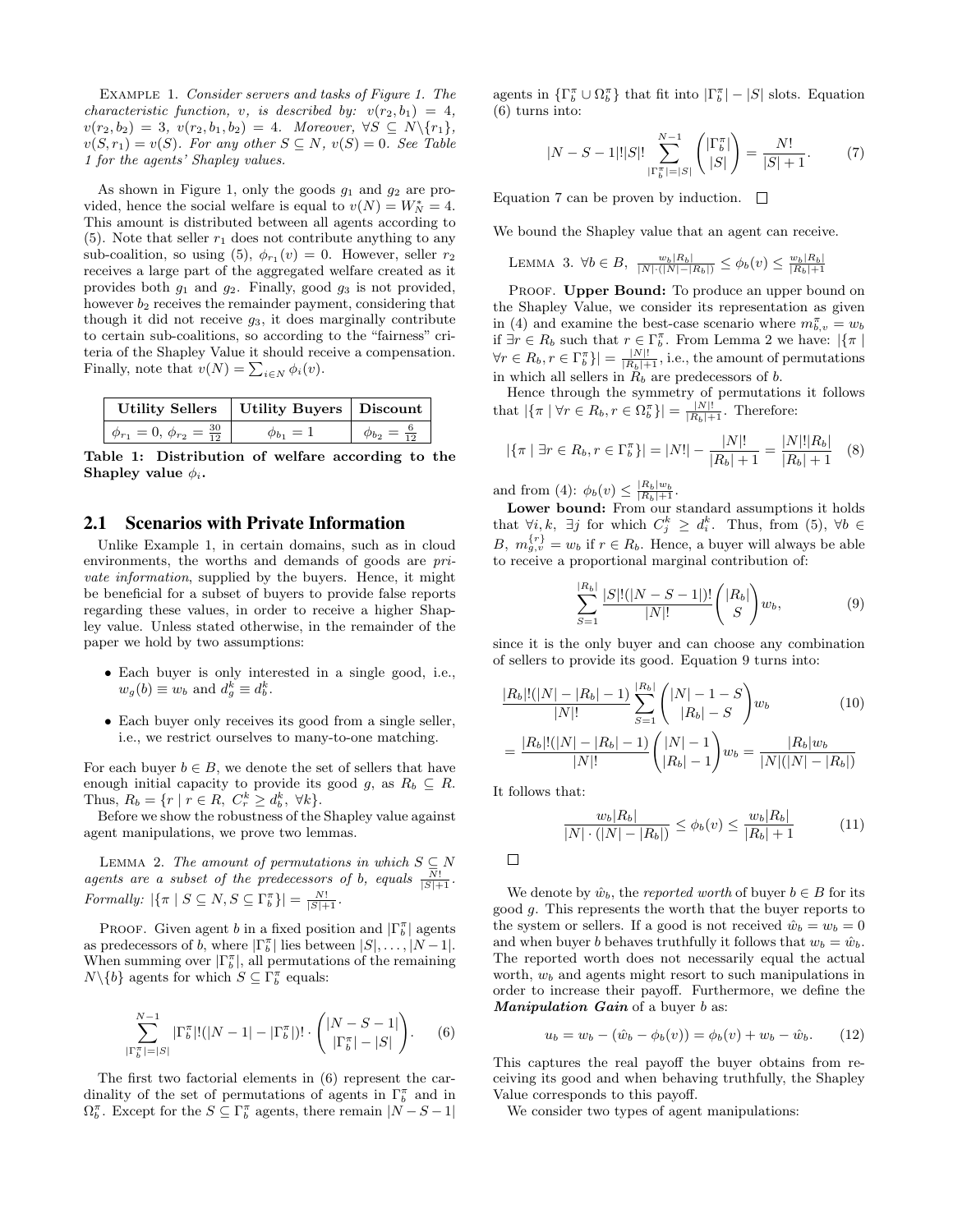- 1. A buyer b who splits its good g into  $g'$  and  $g''$ , with  $w_b = \hat{w}_{b'} + \hat{w}_{b''}$  and  $\forall k, d_b^k = d_{b'}^k + d_{b''}^k$ . Since we assume each buyer is only interested in a single good, we also denote this by b splitting itself into  $b^{\prime}$  and  $b^{\prime\prime}$ .
- 2. A buyer b, who bluffs by requesting a fake good from the system, in order to increase its utility.

### *2.1.1 Splits*

Denote the original game, before splitting  $b$  into  $b'$  and  $b''$ , as  $H = (N, v)$  and the new game after the split, as  $H' = (N + 1, w)$ . We show that splitting a good can decrease or increase the Shapley Value of an agent.

Example 2. Consider a seller R with one resource type and capacity  $c_R = 2.5$ . Furthermore, consider two buyers  $b_1, b_2$  with tuples  $(d_{b_1} = 2, w_{b_1} = 2)$  and  $(d_{b_2} = 1, w_{g_2} = 1)$ . From (5) it follows that  $\phi_{b_1}(v) = \frac{2}{3}$ . When  $b_1$  decides to split in two, we get a total of three identical "buyers"  $b'_1, b''_1, b_2$ , with demands  $d_{b'_1}, d_{b''_1}, d_{b_2} = 1$  and worths  $\hat{w}_{b'_1}, \hat{w}_{b''_1}, w_{b_2} =$ 1. It follows from (5) that  $\phi_{b_1''}(w) + \phi_{b_1'}(w) = \frac{1}{2}$  and

 $\phi_{b_1''}(w) + \phi_{b_1'}(w)$  $\frac{d\mathcal{L}_{\beta_1}(\omega)}{d\phi_{1_1}(v)} = \frac{3}{4}$ . This illustrates that a split can lower the Shapley Value of a buyer.

On the other hand, a split might also be profitable, e.g., when evenly splitting  $b_2$  instead of  $b_1$ . Then from (5) we get:  $\phi_{b'_2}(w) + \phi_{b''_2}(w) = \frac{1}{4}$  and  $\frac{\phi_{b''_2}(w) + \phi_{b'_2}(w)}{\phi_{b_2}(v)}$  $\frac{\omega_1+\omega_2(\omega)}{\phi_{b_2}(v)}=\frac{3}{2}$ , thus the Shapley value of  $b_2$  has increased.

To quantify the potential loss in Shapley value do to a split, we first provide a lower bound on the ratio of agents' marginal contributions. For any  $m_{b,v}^{\{S\}}$  in H, consider four marginal contributions in  $H'$ : (1)  $m_{b',w}^{\{S\}}$ , (2)  $m_{b'',w}^{\{S\}}$ , (3)  $m_{b'',w}^{\{S,b'\}}$ , (4)  $m_{b',w}^{\{S,b''\}}$ , where  $\forall i, S$ ,  $m_{i,v}^{\{S\}}$  and  $m_{i,w}^{\{S\}}$  are defined as in (5). For any  $S \subseteq N \setminus \{b\}$  we define the *Marginal Ratio*,  $\alpha_{S(b)}$ , as the ratio between the proportional marginal contributions of the above *marginal contributions* and  $m_{b,v}^{\{S\}}$ . We seek a lower bound, so  $m_{b,v}^S > 0$ . From  $(5)$ ,  $\forall S \subseteq N \setminus \{b\}$ ,  $\alpha_{S(b)}$  is:

$$
\frac{\frac{|S|!|N-S|!}{|N+1|!} [m^{ \{S\}}_{b',w}+m^{ \{S\}}_{b'',w}]+\frac{|S+1|!|N-S-1|!}{|N+1|!} [m^{ \{S,b'\}}_{b'',w}+m^{ \{S,b''\}}_{b',w}] }{m^{ \{S\}}_{b,v}\frac{|S|!|N-S-1|!}{|N|!}}
$$

We show a lower bound on the *Marginal Ratio*.

LEMMA 4. For all 
$$
S \subseteq N \setminus \{b\}
$$
,  $\alpha_{S(b)} \ge \frac{2}{|N|+1}$ .

PROOF. By splitting a good g into  $g'$  and  $g''$ , we enlarge the space of possible strategies, since  $g'$  and  $g''$  can always be combined together to construct g. Thus,  $w(S, b', b'') =$  $w(S, b'', b') \ge v(S, b)$ . As  $v(S) = w(S)$  we get:

$$
\alpha_{S(b)} = \frac{2[w(S, b', b'') - w(S)](|S + 1|)}{|N + 1|(v(S, b) - v(S))} \tag{13}
$$
\n
$$
+ \frac{[w(S, b') + w(S, b'') - 2w(S)](|N - 2S - 1|)}{|N + 1|(v(S, b) - v(S))} \ge \frac{2}{N + 1} + \frac{[2w(S, b', b'') - w(S, b') - w(S, b'')||S|}{|N + 1|(v(S, b) - v(S))} \times \frac{[w(S, b') + w(S, b'') - 2w(S)](|N - S - 1|)}{|N + 1|(v(S, b) - v(S))} \ge \frac{2}{N + 1}.
$$
\n(11)

The inequalities of (13) follow, as  $|N-S-1| \geq 0$ ,  $w(S, b', b'') \geq 0$  $w(S, b') \ge w(S)$  and  $w(S, b', b'') \ge w(S, b'') \ge w(S)$ .

As Lemma 4 holds for all  $S$ , from  $(5)$ , this gives a lower bound on the loss of a buyers b's Shapley Value due to a split. We now continue to tighten this bound by using Lemma 4.

THEOREM 1.  $\phi_{b'}(w) + \phi_{b''}(w) \ge \left[ \frac{1}{|N|} + \frac{|N|-1}{|N|(|N|-|R_b|)} \right] \phi_b(v).$ 

PROOF. In  $H'$ , denote the proportional marginal contributions of  $m_{b',w}^{\{r\}}, m_{b'',w}^{\{r\}}, m_{b',w}^{\{r,b'\}}$  and  $m_{b'',w}^{\{r,b'\}},$  where  $r \in R_b$ , as *initial contributions* of  $b'$  and  $b''$ . According to  $(5)$ , their sum equals:

 $\sum_{S=1}^{|R_b|} \left[ \frac{|S|!(|N+1-S-1|)!}{|N+1|!} + \frac{|S+1|!(|N+1-(S+1)-1|)!}{|N+1|!} \right] {\binom{|R_b|}{S}} \left( \hat{w}_b' + \hat{w}_b'' \right).$ From  $(9)$  and Lemma 3 it follows that,

$$
\frac{\phi_{b'}(w) + \phi_{b''}(w)}{\phi_b(v)} = \frac{\frac{|R_b|w_b}{|N|(|N| - |R_b|)} + \bar{X}}{\frac{|R_b|w_b}{|N|(|N| - |R_b|)} + X},\tag{14}
$$

where,  $\bar{X}$  and  $X$  equal the sum of all proportional marginal contributions of  $m_{b',w}^{\{S\}}$  and  $m_{b'',w}^{\{S\}}$  for all S, except for the initial contributions of  $b', b''$  and b in respectively  $H'$  and  $H$ . Moreover, as a result from Lemma 4,  $\overline{X} \ge \frac{2}{|N|+1} X$ . Hence, from Lemma 3,  $\phi_{b'}(w) + \phi_{b''}(w)$  is equal to:

$$
\frac{w_b|R_b|}{|N|(|N| - |R_b|)} + \phi_{b'}(w) + \phi_{b''}(w) - \frac{w_b|R_b|}{|N|(|N| - |R_b|)}
$$
\n
$$
\geq \frac{w_b|R_b|}{|N|(|N| - |R_b|)} + \frac{2}{|N| + 1} \left[ \phi_b(v) - \frac{w_b|R_b|}{|N|(|N| - |R_b|)} \right].
$$
\nBy (11) and (15):

$$
\frac{\phi_{b'}(w) + \phi_{b''}(w)}{\phi_b(v)} \ge \frac{\frac{w_b|R_b|}{|N|(|N|-|R_b|)}}{\frac{w_b|R_b|}{|R_b|+1}} \left[1 - \frac{2}{|N|+1}\right] + \frac{2}{|N|+1}
$$
\n
$$
= \frac{1}{|N|} + \frac{|N|-1}{|N|(|N|-|R_b|)},
$$
\n(16)

which equals  $\frac{2}{|N|}$  when  $|R_b| = 1$ .

Actual Lower Bound: The lower bound of Theorem 1 does not take into account that our SAG deals with indivisible goods. Hence, even if goods are temporarily split by the buyer, e.g., when dealing with a cloud environment through MapReduce, [24], or a similar program, the goods are worthless unless *all* of their parts get provided. So if either  $g'$  or g'' is not received in  $H'$ ,  $w_{b'} = w_{b''} = 0$ . Consider w.l.o.g. that in  $H'$ ,  $b' \in B_{a_N^*}$  and  $b'' \notin B_{a_N^*}$ . For b' and b'', the Manipulation Gain turns into:

$$
u_{b'} + u_{b''} = 0 - (\hat{w}_{b'} - \phi_{b'}(w)) + 0 - (\hat{w}_{b''} - \phi_{b''}(w))
$$
 (17)  
=  $\phi_{b'}(w) + \phi_{b''}(w) - \hat{w}_{b'} - \hat{w}_{b''}$   
=  $\phi_{b'}(w) + \phi_{b''}(w) - w_b$ .

Applying Theorem 1, and Lemma 3 we obtain:

$$
\frac{u_{b'} + u_{b''}}{\phi_b(v)} \ge \frac{2N - |R_b| - 1}{|N|(|N| - |R_b|)} - \frac{w_b}{\frac{w_b |R_b|}{|N|(|N| - |R_b|)}} \quad (18)
$$

$$
\ge \frac{2N - |R_b| - 1}{|N|(|N| - |R_b|)} - \frac{|N|(|N| - |R_b|)}{|R_b|},
$$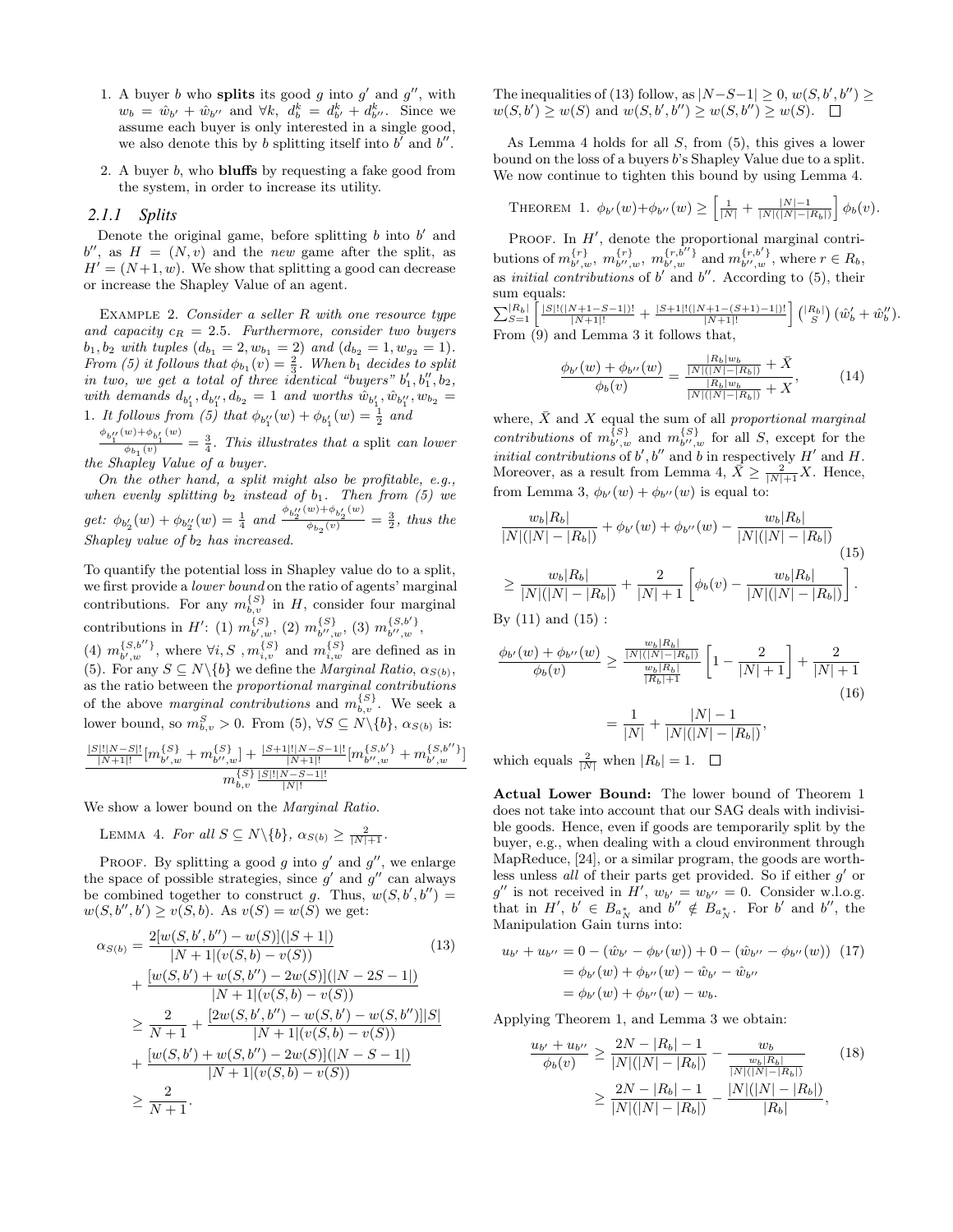which can be strongly negative. The following example illustrates that this bound is rather tight and that an agent stands to lose immensely due to a split.

EXAMPLE 3. Consider a single seller R with one resourcetype and capacity  $C_R = 3$ . Consider  $K - 1$  identical buyers with tuples  $(d_i = 2, w_i = w)$ , for  $i = 1, ..., K - 1$ , and a buyer b with tuple  $(d_b = 3, w_b = 2w)$ , which splits itself into b' and b'' with  $d_{b'} = d_{b''} = 1.5$  and  $\hat{w}_{b'} = \hat{w}_{b''} = w$ . From (5) it follows that  $\phi_b(v) = \frac{2w}{(K+1)K}$  and  $\phi_{b'}(w) + \phi_{b''}(w) =$  $\frac{2w}{(K+1)K}$ . The ratio of manipulation gains equals:

$$
\frac{u_{b'} + u_{b''}}{\phi_b(v)} = \frac{\frac{2w}{(K+1)K} - w}{\frac{2w}{(K+1)K}} = 1 - \frac{K(K+1)}{2}.
$$
 (19)

Thus, when K grows, b's loss is large and when w increases, its manipulation gain in  $G'$  decreases linearly.

Example 3 and (18) add to Theorem 1, showing that buyers which split their goods, risk incurring large losses. We show however that a split may also be beneficial for a buyer.

THEOREM 2.  $\forall b \in B: \phi_{b'}(w) + \phi_{b''}(w) \le \frac{|N|(|N|-|R_b|)}{|R_b|+1} \phi_b(v).$ This bound is tight.

PROOF. From Lemma 3,  $\forall b \in B$  we have:

$$
\frac{\phi_{b'}(w) + \phi_{b''}(w)}{\phi_b(v)} \le \frac{|R_b|^{\frac{\hat{w}_{b'} + \hat{w}_{b''}}{|R_b| + 1}}}{\frac{w_b|R_b|}{|N|(|N| - |R_b|)}} = \frac{N(|N| - |R_b|)}{|R_b| + 1}.
$$
 (20)

Example 4. We show tightness through an example: Consider R sellers with a single resource-type and capacities  $C_j = 4-\epsilon, \ \forall j \in R, \ where \ \epsilon > 0. \ Also, \ consider \ K \ identical$ buyers with tuples  $(d_i = 2, w_i = 3)$ ,  $\forall i \in K$ . Furthermore, consider a buyer b with tuple  $(d_b = 2, w)$ . Buyer b splits itself into b', with  $(d_{b'} = 2 - \epsilon, \hat{w}_{b'} = w - \epsilon)$  and b'', with  $(d_{b''} = \epsilon, \hat{w}_{b''} = \epsilon)$ . When taking the limit of  $\epsilon$  to zero, from (4), it follows that  $\phi_{b'}(w) = \hat{w}_{b'}(1 - \frac{1}{|R|+1})$  and  $\phi_{b''}(w) = 0$ . Finally,  $\frac{\phi_{b'} + \phi_{b''}}{\phi_b} \xrightarrow{\epsilon \to 0} \frac{|N|(|N|-|R|)}{|R|+1}$ .

Brittleness: By Theorem 2, a buyer may decide to split its good, especially if it fully knows the other agents' demands and worths. The next example shows that a small change in the system or a wrong estimation of the buyer, can be detrimental to the buyer's manipulation gain.

EXAMPLE 5. Consider two identical servers  $r_1, r_2$  with one resource type and capacities  $C_{r_1}, C_{r_2} = 3$  and three identical buyers, with tuples  $(d_i = 2, w_i \equiv w)$ , for  $i = 1, 2, 3$ . In the game  $H = (N, v)$ , it holds that  $\forall i$ ,  $\phi_{b_i}(v) = \frac{7}{30} \cdot w$ . When  $b_3$  splits itself equally into  $b_{3'}$  and  $b_{3''}$ , its Shapley Value rises and equals:  $\phi_{b_{3'}} + \phi_{b_{3''}} = \frac{8}{15} \cdot w$ . When parameters slightly change and  $\tilde{C}_{r_2} = \tilde{3} - \epsilon$ , where  $\epsilon$  is small and positive, the Manipulation Gain turns into:  $u_{b_{3'}} + u_{b_{3''}} = \left[\frac{19}{60} - 1\right] \cdot \frac{w}{2} < 0$ , decreasing linearly with w. Had  $b_3$  chosen not to split itself, its Shapley Value would be  $\frac{7}{30} \cdot w$ .

Hence splitting is very risky, as even a small parameter perturbation can cause an loss larger than the potential gain.

#### *2.1.2 Bluff*

Another possible manipulation in a game  $H = (N, v)$  is bluffing: declaring a fake good  $g$ . Though the buyer does

not intend for  $q$  to be delivered, it can request  $q$  in order to extract a higher utility from the system. For an upper bound of this utility, we assume that buyer  $b$  has complete information on the worth of all the other agents. We define the lying ratio as the ratio between the Shapley Value of a buyer $b \notin B_{a^*_N}$  and the maximum social welfare achievable for *N*:  $\frac{\phi_b(v)}{v(N)}$ . The following theorem proves that *b* is limited in the amount of welfare it can receive from the system.

THEOREM 3. The lying ratio is bounded by  $\frac{1}{|R_b|+1} - \frac{1}{|N||R_b|}$ .

PROOF. Just as in Lemma 3, for an upper bound, we consider a best-case scenario, i.e., if there is an  $r \in R_b$  such that  $r \in \Gamma_b^{\pi}$  then  $m_{r,v}^{\pi} = w_b$ . By (8),  $|\{\pi \mid \exists r \in R_b, r \in \Gamma_b^{\pi}\}|$  $|N|! - \frac{|N|!}{|R_b|+1} = \frac{|N|! |R_b|}{|R_b|+1}$ . Furthermore, if  $|\Gamma_b^{\pi}| = |N-1|$ ,  $m_{b,v}^{\pi} = 0$ , otherwise,  $b \in B_{a_N^*}$ . Thus, we need to subtract the permutations in which  $|\vec{\Gamma}_{b}^{\pi}| = |N-1|$ , so that the permutations of interest equal:  $\frac{|N|!|R_b|}{|R_b|+1} - |N-1|!$ . Our standard modeling assumptions state that  $\forall i, k, \exists j$  for which  $C_j^k \geq d_b^k$ . Since  $b \notin B_{a_N^*}$ , it follows that in the optimal as- $\sum_{j=-\infty}^{\infty}$  since  $\sum_{j=-\infty}^{\infty}$  is resource which can initially supply the good of b, is matched with tasks with aggregated worth higher than  $w_b$ , hence  $v(N) \geq |R_b| \cdot w_b$ . Thus from (4):

$$
\frac{\phi_b(v)}{V(N)} \le \frac{\frac{1}{|N|!} \left(\frac{|N|! |R_b|}{|R_b|+1} - |N-1|!\right) \cdot w_b}{|R_b| \cdot w_b} = \frac{1}{|R_b|+1} - \frac{1}{|N||R_b|}.
$$
\n
$$
\Box
$$
\n
$$
\Box
$$

The upper bound of Theorem 3 considers a buyer with full information on all other buyers and sellers. Thus the good, g, can be unwillingly provided when a small error is made in estimating other agents' parametersThen, by Lemma 2 and  $(12)$ , the *manipulation gain* equals:

$$
u_b = 0 + \phi_b(v) - \hat{w}_b \le \hat{w}_b \frac{|R_b|}{|R_b|+1} - \hat{w}_b = -\frac{\hat{w}_b}{|R_b|+1}.
$$
 (22)

Hence, if b's estimation on the values of other agents is erroneous, the best case states that b stands to lose a significant amount in comparison to its potential gain by bluffing. This makes it unlikely for agents to employ *bluff* manipulations.

# 3. APPLICATIONS TO MARKETS AND CLOUD COMPUTING

One application of our model is allocation and pricing in cloud computing. Public cloud computing services, such as Windows Azure and Amazon EC2, provide clients with scalable, on-demand access to compute resources. Traditionally, a client specifies the type and "size" of the virtual machine (VM) it requires, and pays a *fixed price* per time interval. The price of a machine depends on the virtual machine's "size". Such fixed price mechanisms may be problematic as clients only wish to pay for resources that they actually use [20]. For example, a client who needs many CPUs but little memory may feel cheated paying for a large machine, as she is not using most of the memory. Our model can be used in cloud environments, through the "VM" technology, which allows a single server to run multiple tasks, guaranteeing each a specified amount of resources. This is done by equating the sellers in the SAG, to servers with resources in the cloud. The goods they provide correspond to the required resource bundles (or VM's) of tasks that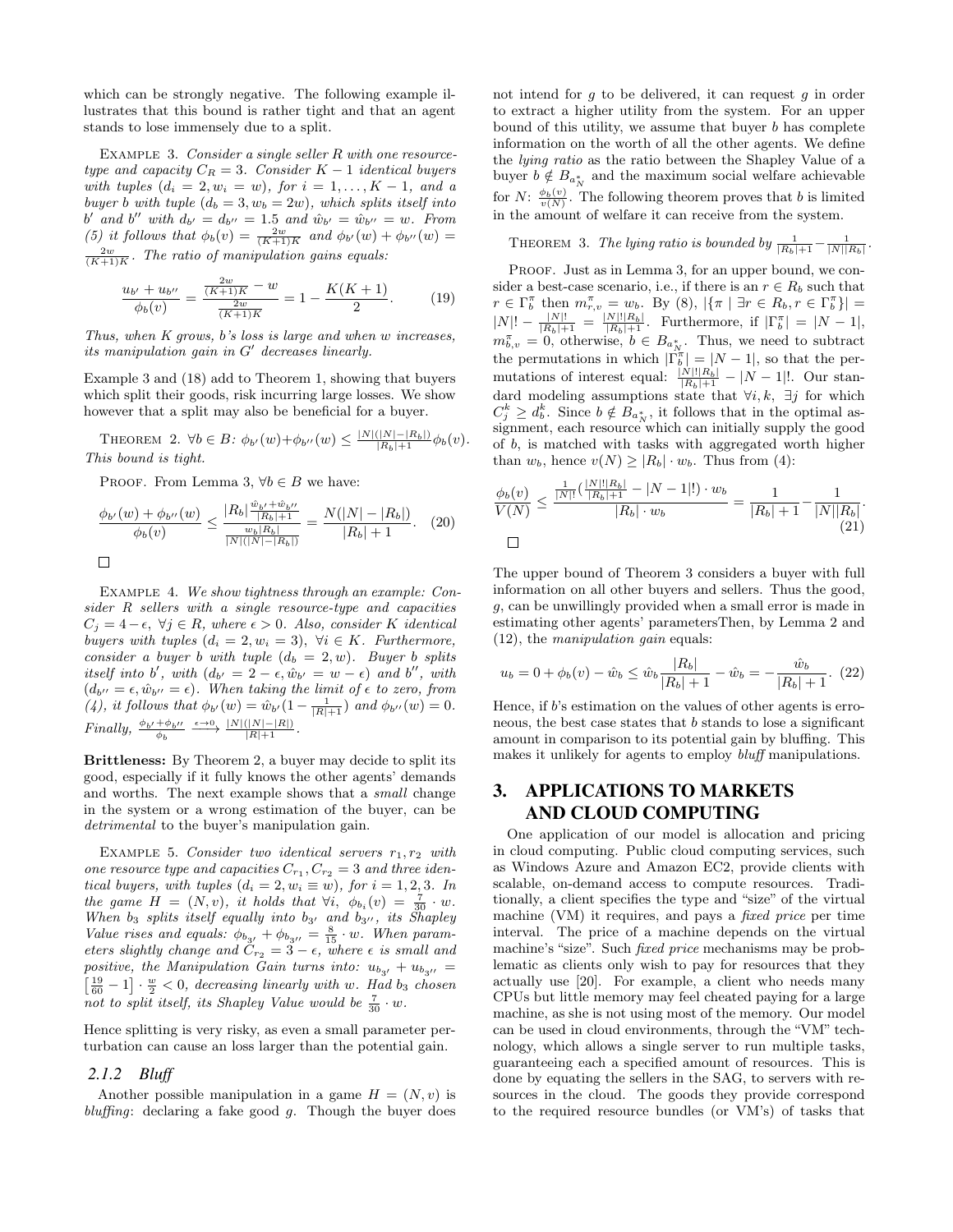the clients wish to execute on the cloud. Examples of resource types in cloud environments include CPU, memory and bandwidth. We keep our assumption of only allowing many-to-one matches, as each task only needs to be executed by a single server. Finally, the SAG supports buyers with multiple tasks to execute, based on the available resources, incorporating a version of elastic demand.

In fixed pricing, a good or task whose worth is below the fixed price may not be executed at all, even if there are free resources. Further, a fixed-price scheme leaves unspecified how tasks are allocated to sellers or servers, as it only determines where tasks are eligible to run. In the cloud domain, the Shapley value can be seen as a fair way of allocating the gains from optimally executing the available tasks on the available servers, or as a prediction regarding the prices for cloud servers that would emerge under agent negotiation.

In previous work, the revenue of the cloud sever providers under fixed and spot pricing is discussed in [1]. Available pricing methods include truthful auctions, e.g., VCG mechanisms. However, they do not consider pricing from a fairness perspective and when describing the optimal allocation of tasks, their computation can be NP-hard. Also, when relying on approximations, it loses some of its strategy-proofness [2]. Note that our proposed solution is not strategy-proof (see Theorems 1 and 2), nevertheless we do provide approximate fairness guarantees and we use approximations which are computable in polynomial time, [10]. Finally, new methods, [28], allow cloud providers to allocate tasks efficiently and fairly according to their resource demands, which can be combined with our proposed pricing model.

## 3.1 Simulation

In order to further support our proposed SAG as a pricing mechanism, we use a simulation to show that when applied to a cloud pricing environment, the SAG maximizes social welfare and increases the revenue of the cloud servers over a fixed-price scheme (FPS). We simulated 50 incoming tasks with demands for two resource types (e.g., CPU, MEM) randomly sampled from i.i.d Gaussian distributions  $\mathcal{N}(20, 10)$ , however similar results hold with other distribution parameters. The worth of every task  $t, w_t$ , is computed by taking the *maximum demand* of either resourcetype,  $\max\{d_t^{CPU}, d_t^{BW}\}$  and adding an offset  $\alpha$  (same  $\alpha$  for all tasks). First, we compute  $B_{a_N^*}$  and  $W_N^*$  as solutions to a Multi-Dimensional-Multiple-Knapsack (MDMK) [39]. The optimal value of the MDMK is hard to compute, so we used a greedy approximation [22, 32]. We then approximated the Shapley Value of all the incoming tasks using the algorithm of [10]. The revenue of the SAG is the Shapley Value of all the servers, and the social welfare is  $W_{a_N} = \sum_{i \in B_{a_N^*}} w_i$ . Figure 2 compares the social welfare and the revenue of SAG and FPS. The x-axis is the demand ratio: the ratio of the expected aggregated capacity of the servers, over the expected aggregated demand of the tasks,  $\frac{\sum_{i \in T} C_i}{\sum_{j \in R} d_j}$ . This ratio is equal for both resource types and we increase it by adding resources. The FPS uses a fixed price  $\bar{f}$ , where  $\bar{f}$  is the revenue optimal fixed price, calculated by summing over the revenue at each demand ratio, for the given input set of tasks. The FPS social welfare equals  $\sum_{\{t|w_t\geq \bar{f}\}} w_i$  and the FPS revenue equals  $\bar{f} \cdot |\{t \mid w_t \geq \bar{f}\}|.$ 

Results: The social welfare is approximately maximized under the SAG, as under the MDMK, all tasks in  $B_{a_N^*}$  are



Figure 2: Social Welfare and Revenue Comparison of the FPS and the SAG.

executed. For FPS this is not always the case, as tasks may have a worth that is lower than the fixed price  $\bar{f}$ . When increasing the demand ratio we get an increase in social welfare and revenue, as more tasks are executed. The revenue under the SAG remains a lot higher than the FPS, as a low ratio corresponds to a high competition over the servers. Consequently the servers receive a higher Shapley Value and the SAG revenue increases. Further, the FPS "filters out" a lot of tasks with a low worth, while the tasks with high worth only pay the threshold  $f$ . When the demand ratio increases, the revenues of the SAG and FPS converge. The FPS has a larger pool of tasks to filter from and the competition for servers decreases, which results in a lower revenue from the SAG. Overall SAG outperforms FPS, maximizing social welfare and increasing revenue, especially when competition over servers is high. As competition decreases, SAG still achieves a higher social welfare, but its advantage in terms of server revenue decreases (and for some parameters and low competition, revenues may even be higher under FPS).

# 4. CONCLUSION

We introduced the Shared Assignment Game, where sellers are constrained in their resources in a two-sided market, using the Shapley value to fairly share costs. Under *private* information, such as in cloud environments, we showed that agents can manipulate outcome using "splits" and "bluffs". Our bounds on these manipulations show that the SAG is somewhat robust to them. Finally, our simulation shows that SAG outperforms the fixed-price scheme, maximizing social welfare and increasing revenue, especially under high competition for servers. Future research directions include investigating the performance of our approach on real-world cloud datasets, examining manipulations in games where agents are unreliable (see for example [11, 8, 16]), investigating coalitional manipulations and collusion (see [41, 5, 12, 7]) and examining manipulations when task owners adaptively learn from experience. We also wish to apply the Shapley value to new upcoming allocation methods, e.g., [28] and compare the allocated welfare to all agents, with other existing pricing mechanisms, e.g., VCG and [17].

#### 5. REFERENCES

[1] V. Abhishek, I. A. Kash, and P. Key. Fixed and market pricing for cloud services. In Proceedings of INFOCOM Workshops, 2012.